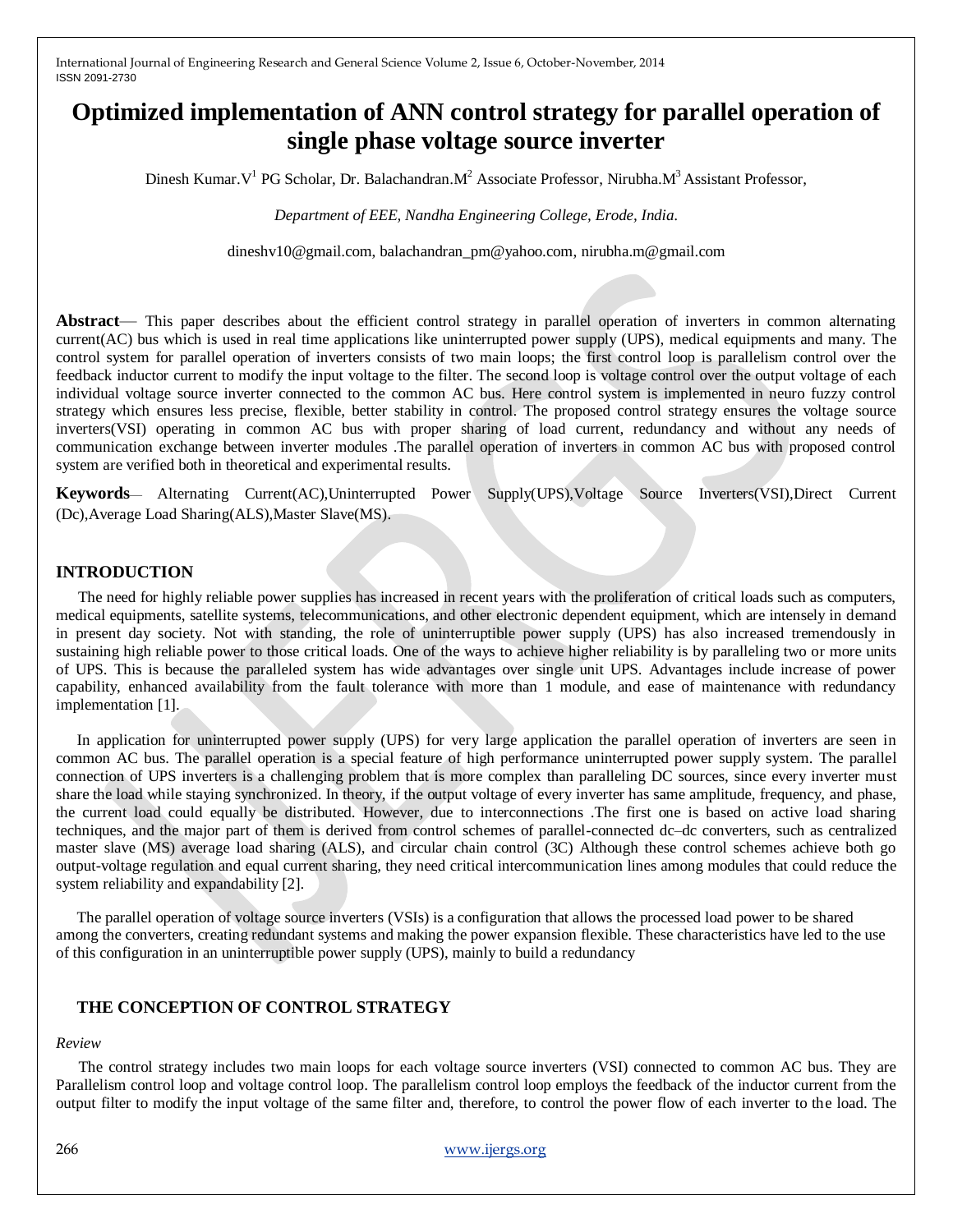second loop voltage control is responsible for controlling the output voltage of the LC filter, which coincides with the output voltage of the VSI.



#### Fig 1.Circuit of VSI with two control loops

In each VSI, a control loop is added, called parallelism control, which is placed in cascade with the voltage controller *Cv*, as shown in Fig. 1. This second loop enables the inverter to work in parallel. This new control modifies the output signal of the voltage controller, *Vvc*, with the aim of changing the *Vpc* signal applied in the PWM modulator and, consequently, altering the *VAB* voltage of the VSI. The parallelism control employs the feedback of inductor current L from the LC filter, called *Vi*, to modify the *Vvc* signal. Therefore, each VSI utilizes only the feedback of its own inductor current to ensure its proper parallel operation. A relevant point is that the proposed strategy is based on a single reference voltage (*Vref*) for all VSIs, thus the output voltages of all inverters have only small deviations, which are caused by parametric variations in the control and power Fig.1. Circuit of a VSI based on the proposed control strategy. Components of the inverters. Therefore, the parallelism control has the function of equalizing these small deviations to ensure power sharing among the inverters [3].

#### *Proposed Control Strategy*

We consider a multi-input, single-output dynamic system whose states at any instant can be defined by "n" variables X1, X2, Xn. The control action that derives the system to a desired state can be described by a well known concept of "if-then" rules, where input variables are first transformed into their respective linguistic variables, also called fuzzification [4],[5]. Then, conjunction of these rules, called inferencing process, determines the linguistic value for the output. This linguistic value of the output also called fuzzified output is then converted to a crisp value by using defuzzification scheme. All rules in this architecture are evaluated in parallel to generate the final output fuzzy set, which is then defuzzified to get the crisp output value. The conjunction of fuzzified inputs is usually done by either min or product operation (we use product operation) and for generating the output max or sum operation is generally used. For defuzzification, we have used simplified reasoning method, also known as modified center of area method. For simplicity, triangular fuzzy sets will be used for both input and output. The whole working and analysis of fuzzy controller is dependent on the following constraints on fuzzification, defuzzification and the knowledge base of an FLC, which give a linear approximation of most FLC implementations [6].

CONSTRAINT 1: The fuzzification process uses the triangular membership function.

CONSTRAINT 2: The width of a fuzzy set extends to the peak value of each adjacent fuzzy set and vice versa. The sum of the membership values over the interval between two adjacent sets will be one. Therefore, the sum of all membership values over the universe of discourse at any instant for a control variable will always be equal to one. This constraint is commonly referred to as fuzzy partitioning.

CONSTRAINT 3: The defuzzification method used is the modified center of area method. This method is similar to obtaining a weighted average of all possible output values.

267 [www.ijergs.org](http://www.ijergs.org/) An example of a very simple neuro fuzzy controller with just four rules is depicted in figure 2. This architecture can be readily understood as a "neural-like" architecture. At the same time, it can be easily interpreted as a fuzzy logic controller. The modules  $X1$ and X2 represent the input variables that describe the state of the system to be controlled. These modules deliver crisp input values to the respective membership modules (m-modules) which contain definitions of membership functions and basically fuzzify the input. Now, both the inputs are in the form of linguistic variables and membership associated with the respective linguistic variables. The mmodules are further connected to R-modules which represent the rule base of the controller, also known as the knowledge base. Each m-module gives to its connected R-modules, the membership value m (xi) of the input variable Xi associated with that particular linguistic variable or the input fuzzy set. The R-modules use either min-operation or product-operation to generate conjunction of their respective inputs and pass this calculated value forward to one of n-modules. The n-modules basically represent the output fuzzy sets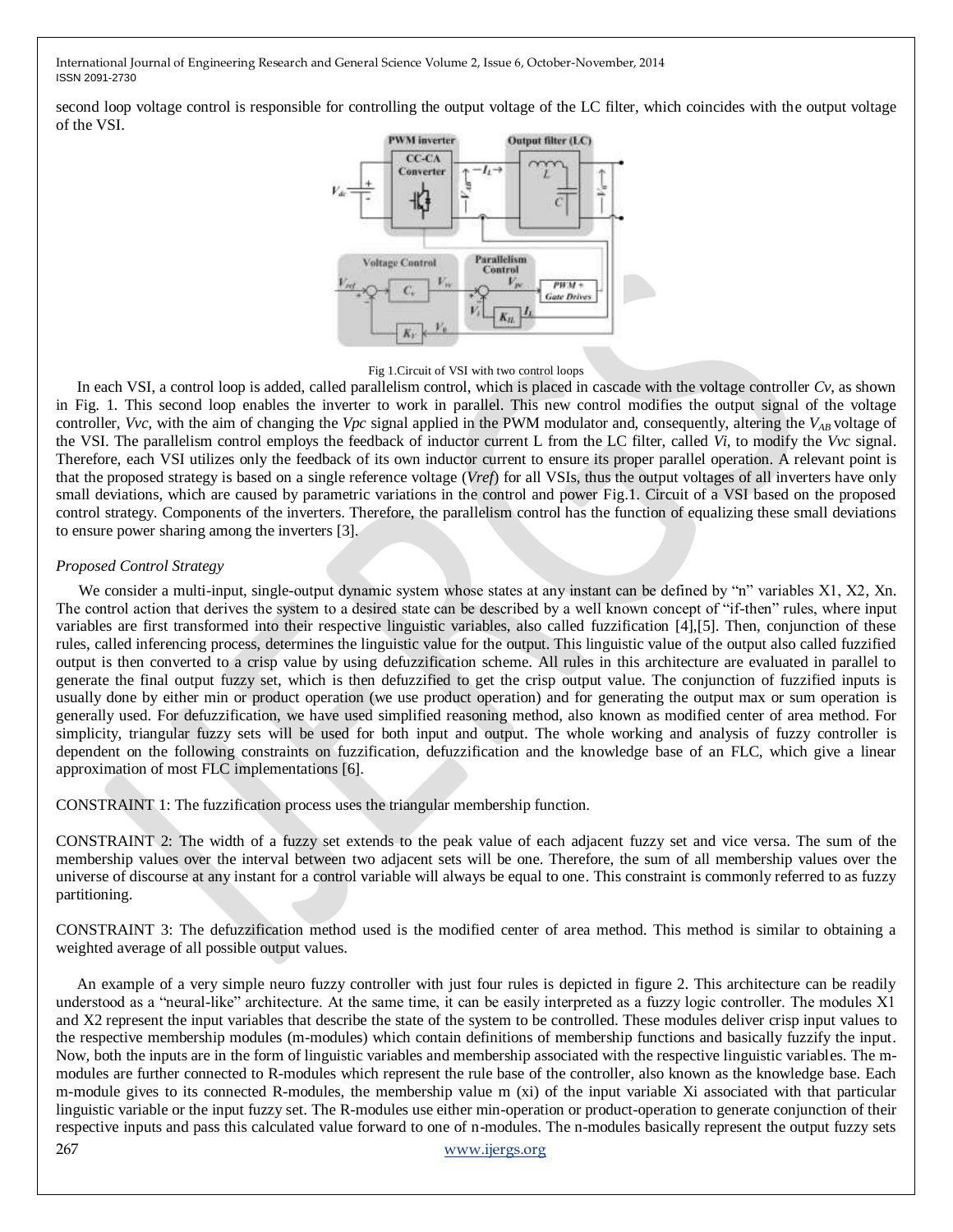or store the definition of output linguistic variables. If there are more than two rules affecting one output variable then either their sum or the max is taken and the fuzzy set is either clipped or multiplied by that resultant value. These n-modules pass on the changed output fuzzy sets to C-module where the defuzzification process is used to get the final crisp value of the output [7].



Fig 2. Architecture of four rule fuzzy controller from neural networks point of view

The architecture given in Fig 2 of a fuzzy logic controller resembles a feed forward neural network. The X-, R-, and C-modules can be viewed as the neurons in a layered neural network and the and n-units as the adaptable weights of the network. The X-module layer can easily be identified as the input layer of a multi-input neural network whereas the C-module layer can be seen as the output layer. The R-module layer serves as the hidden or intermediate layer that constitutes the internal representation of the network. The fact that one n-module can be connected to more than one R-module is equivalent to the connections in a neural network that share a common weight. This is of key importance for keeping the structural integrity of the fuzzy controller intact.

## **EXPERIMENTAL ANALYSIS**

The parallel operation of voltage source inverters connected in common AC bus used for much application like uninterrupted power supply and medical equipment sets. The output voltage of all inverters connected in common AC bus should be same and all should share the load equally. The AC source input is given to AC/DC converter and DC output is then fed into a single phase voltage source inverter and output is then filtered by a LC filter through isolation transformer between inverter and filter. The filter output is given to the common AC bus where similar AC output of other module is immersed. The output voltage from the output of filter is controlled by taking it as feedback and comparing with the reference voltage from reference voltage DC bus and controlled by classic PID control strategy in existing system and fuzzy logic control in proposed system. The error and change in error is analyzed in controller and current signal from the controller is given to parallelism control comparing with current to LC filter then signal is given to PWM gate driver circuit of inverter to vary switching of the inverter. The block representation is shown in fig 3.

| $V_{REF}$    | 5V(PEAK)                        |
|--------------|---------------------------------|
| $V_{O}$      | 220 $V_{RMS}/60$ H <sub>z</sub> |
| $K_{\rm IL}$ | $0.015\Omega$                   |
| $V_{AC}$     | 220 $V_{RMS}/60$ H <sub>Z</sub> |
| N            | 1.63                            |
| $L_M$        | 348 MH                          |
| $L_{L}$      | 370µH                           |
| $L_{E}$      | 730 µH                          |
| L            | $1100 \mu H$                    |
| $\mathsf{C}$ | $36 \mu F$                      |

| <b>TABLE I</b>               |
|------------------------------|
| SPECIFICATION OF VSI OF 5KVA |

268 [www.ijergs.org](http://www.ijergs.org/)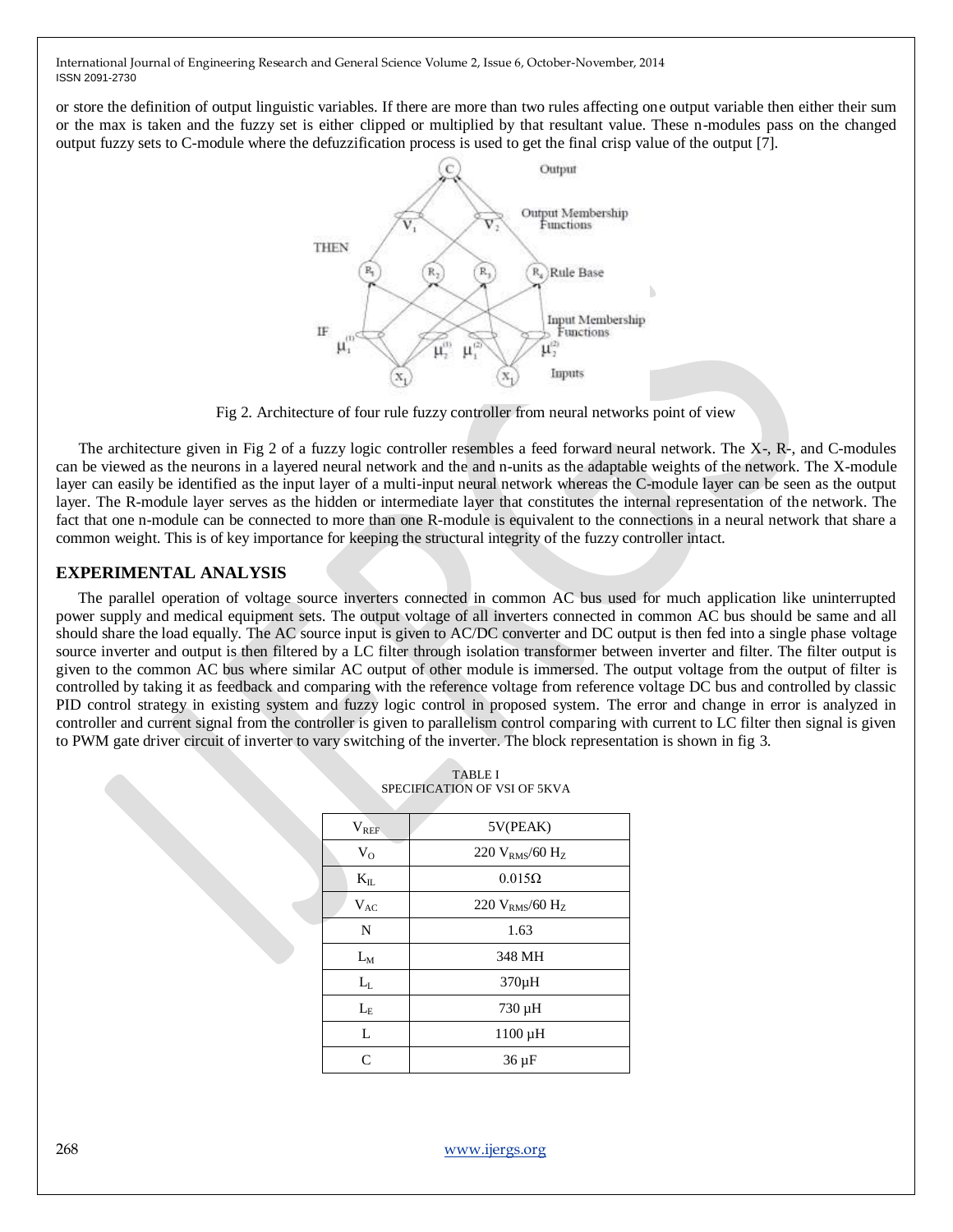

This methodology defines voltage and current equations for each inverter in relation to the components of all VSI. Thus, the model allows the study of the distribution of power, sharing, and circulation of currents among inverters in the case of parametric variation of the components, load variations, and controller modifications. The specification for two voltage source inverters connected in parallel in common AC bus shown in block representation in fig 3.are detailed in TABLE I

# **SIMULATION RESULTS**

Pulse output after the process of control strategy from pulse width modulation (PWM) generator is shown in fig 4



269 [www.ijergs.org](http://www.ijergs.org/)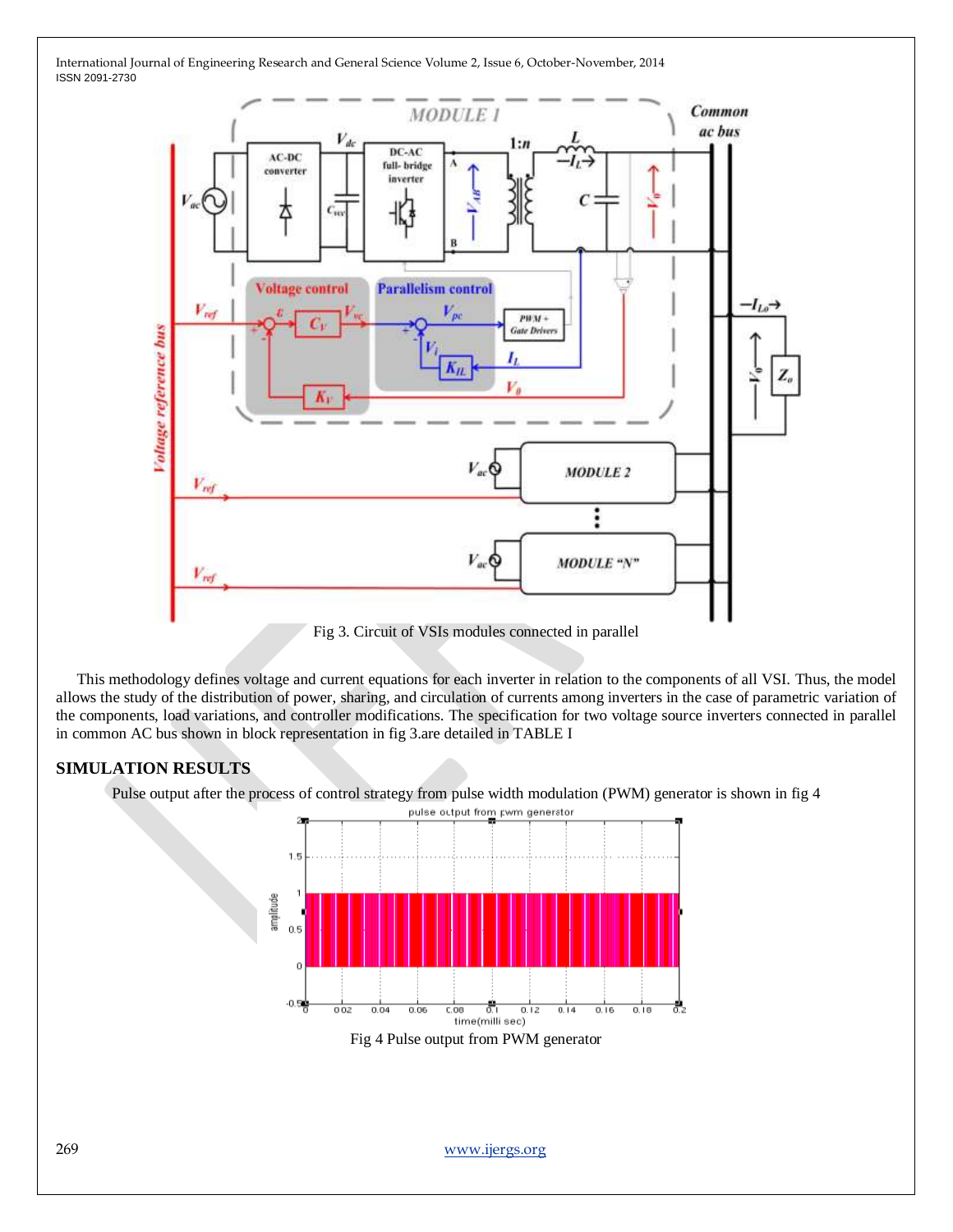

The output current measured from voltage source inverter through isolation transformer is shown in fig 6



Fig 6.Output current measured from the inverter

The output voltage measured from the common AC bus where inverters modules of various voltage ratings are connected is shown in fig 7



Fig 7.Output voltage measured from common AC bus

### **CONCLUSION**

Thus the uninterrupted power supplies (UPS) and medical equipments frequently needs parallel operation of inverters with proper load sharing capability and redundancy. Hence proper control strategy should be implemented for independent operation of voltage source inverters making them to work at any load conditions and no load conditions. The control strategy allows the connection and/or disconnection of one inverter from the common ac bus with a smooth transient response in load voltage. It also enables the parallel operation of different power inverters. ANN control strategy which emerging control logic for many application is more efficient and satisfies all features of control strategies of parallel operation of voltage source inverters. Simulation results have shown that fast dynamic response, proper output regulation, and equal current distribution can be achieved in the proposed multi-module inverter system.